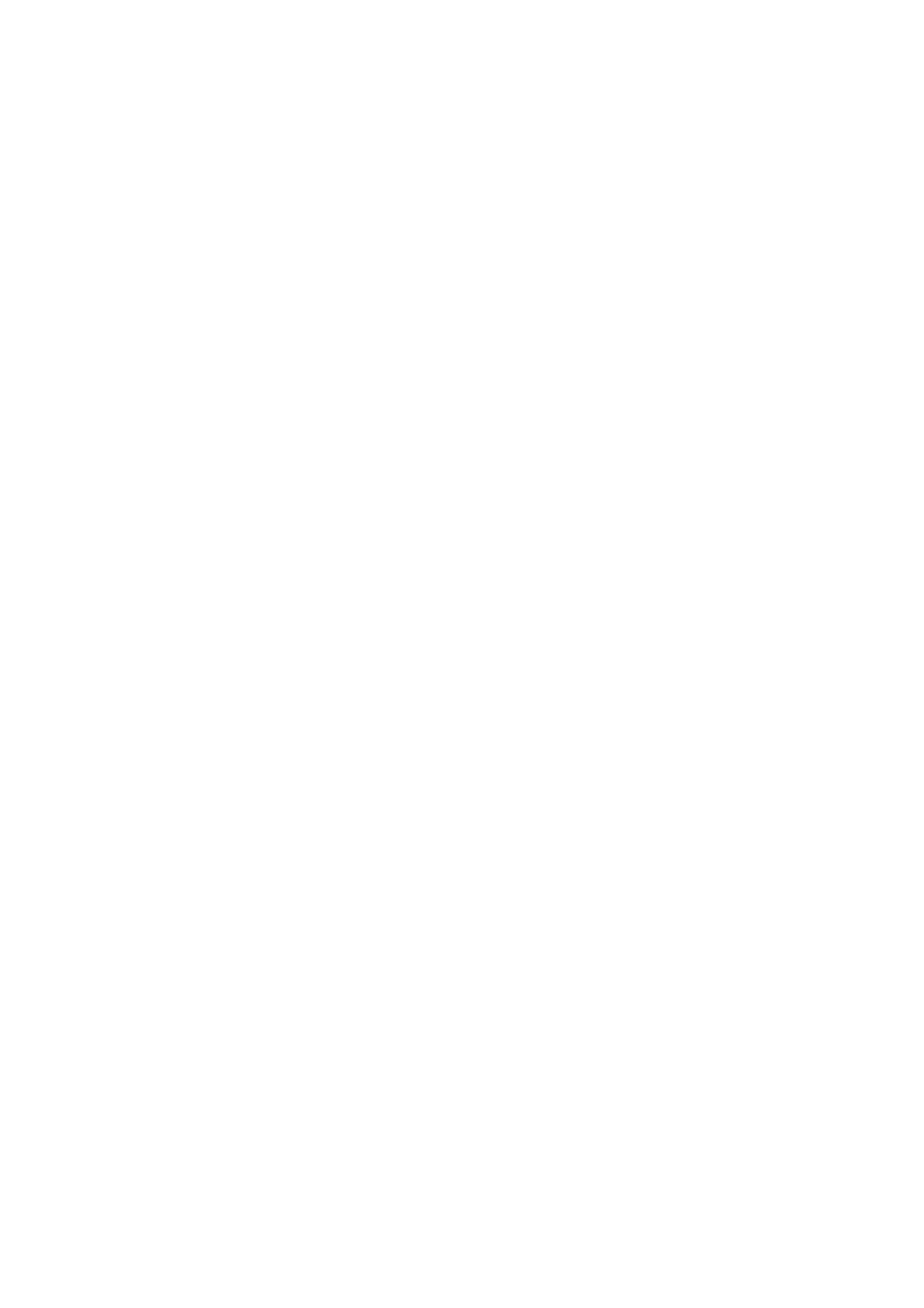First print



New South Wales

# **Greek Orthodox Archdiocese of Australia Consolidated Trust Amendment (Duties) Bill 2005**

## **Contents**

|                                                                                           | Page |
|-------------------------------------------------------------------------------------------|------|
| Name of Act                                                                               |      |
| Commencement                                                                              | 2    |
| Amendment of Greek Orthodox Archdiocese of Australia<br>Consolidated Trust Act 1994 No 65 |      |
| Schedule 1 Amendment                                                                      |      |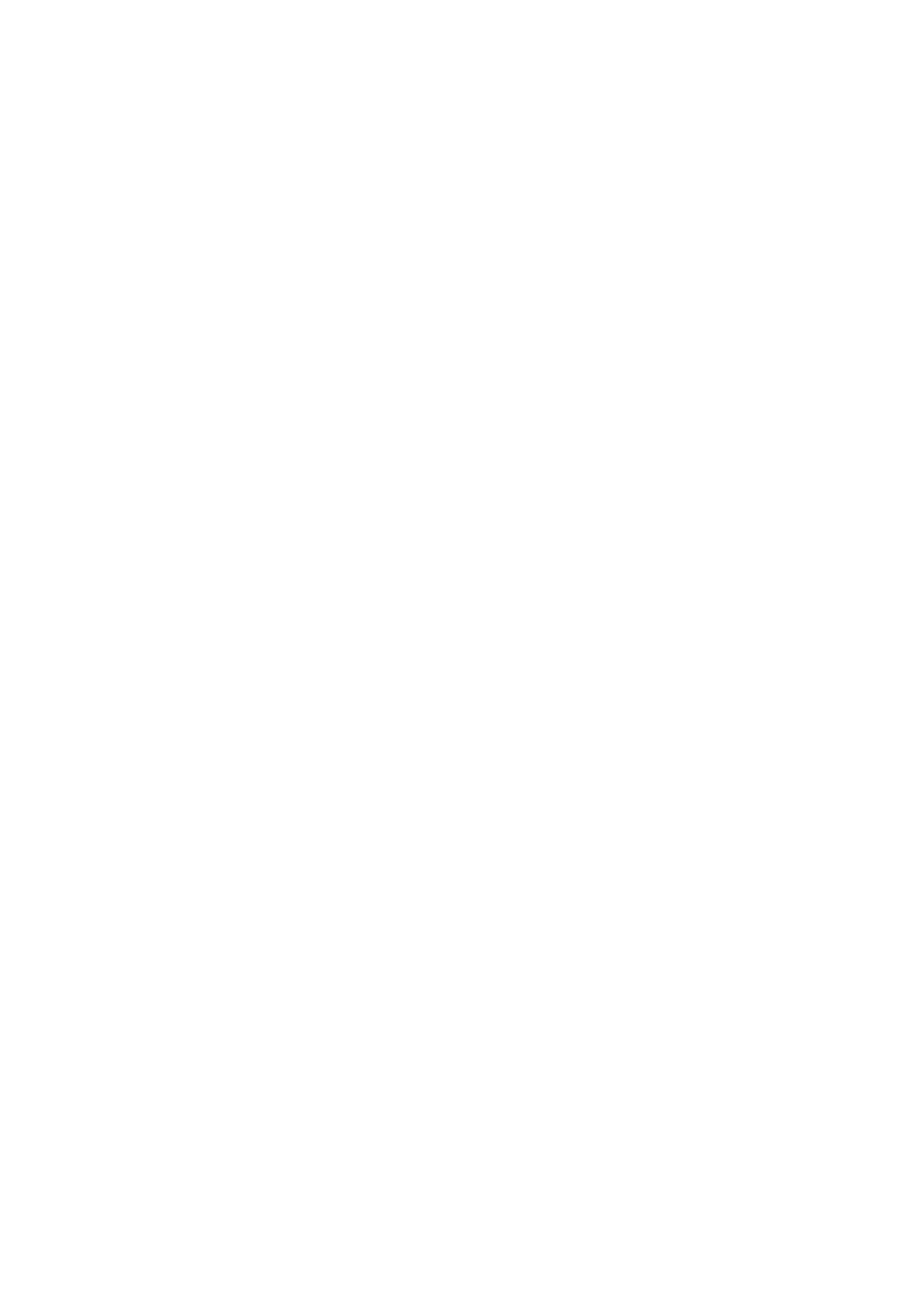

New South Wales

# **Greek Orthodox Archdiocese of Australia Consolidated Trust Amendment (Duties) Bill 2005**

No , 2005

#### **A Bill for**

An Act to amend the *Greek Orthodox Archdiocese of Australia Consolidated Trust Act 1994* to provide that duty is not chargeable when property is conveyed to the Greek Orthodox Archdiocese of Australia Consolidated Trust from a person who holds that property on behalf of a Greek Orthodox parish or congregation.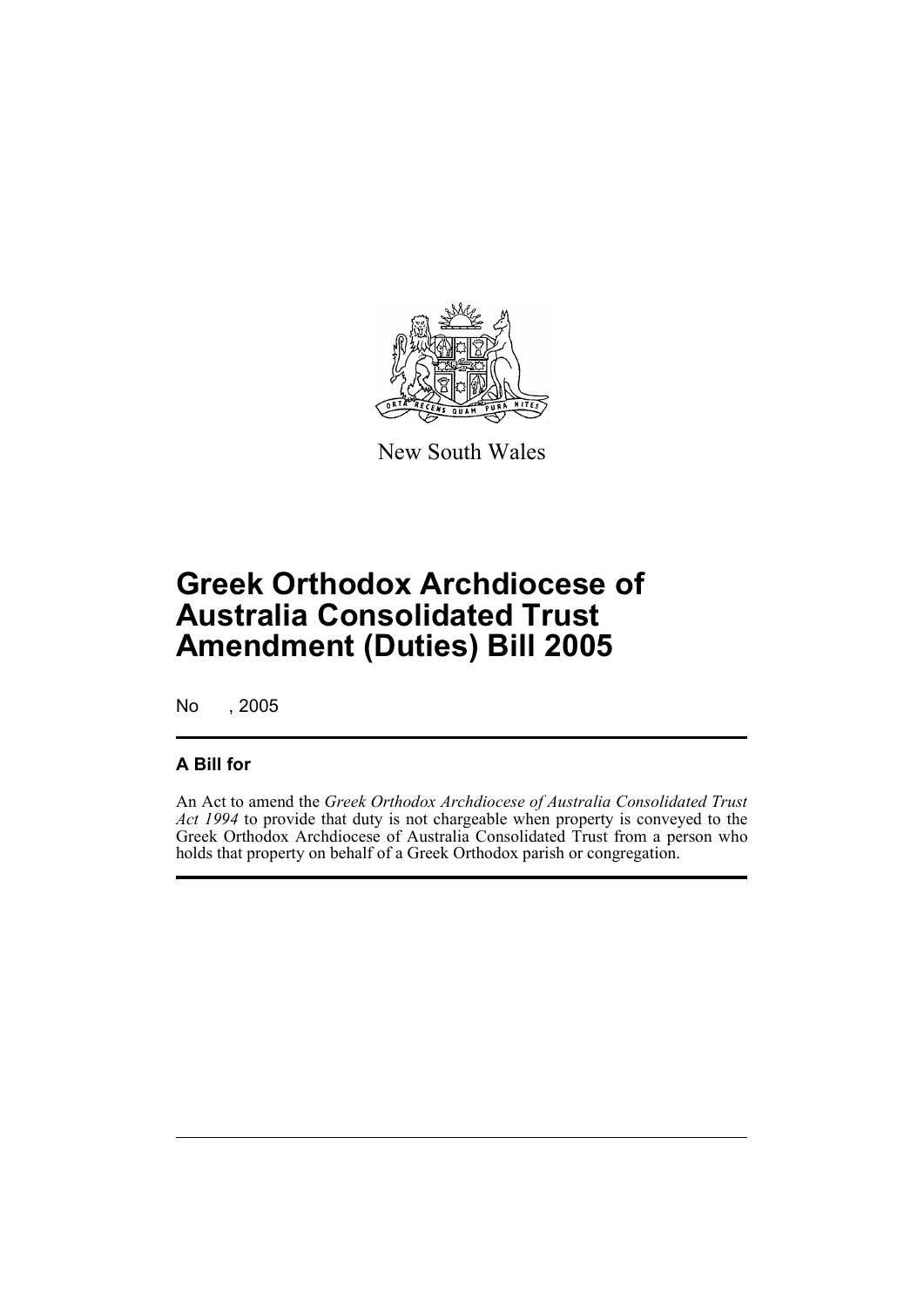Greek Orthodox Archdiocese of Australia Consolidated Trust Amendment Clause 1 (Duties) Bill 2005

|              | The Legislature of New South Wales enacts:                                                                      |                |
|--------------|-----------------------------------------------------------------------------------------------------------------|----------------|
|              | Name of Act                                                                                                     | $\overline{2}$ |
|              | This Act is the Greek Orthodox Archdiocese of Australia Consolidated<br>Trust Amendment (Duties) Act 2005.      | 3<br>4         |
| $\mathbf{2}$ | Commencement                                                                                                    | 5              |
|              | This Act commences on the date of assent.                                                                       | 6              |
| 3            | Amendment of Greek Orthodox Archdiocese of Australia Consolidated<br><b>Trust Act 1994 No 65</b>                | 7<br>8         |
|              | The Greek Orthodox Archdiocese of Australia Consolidated Trust Act<br>1994 is amended as set out in Schedule 1. | 9<br>10        |